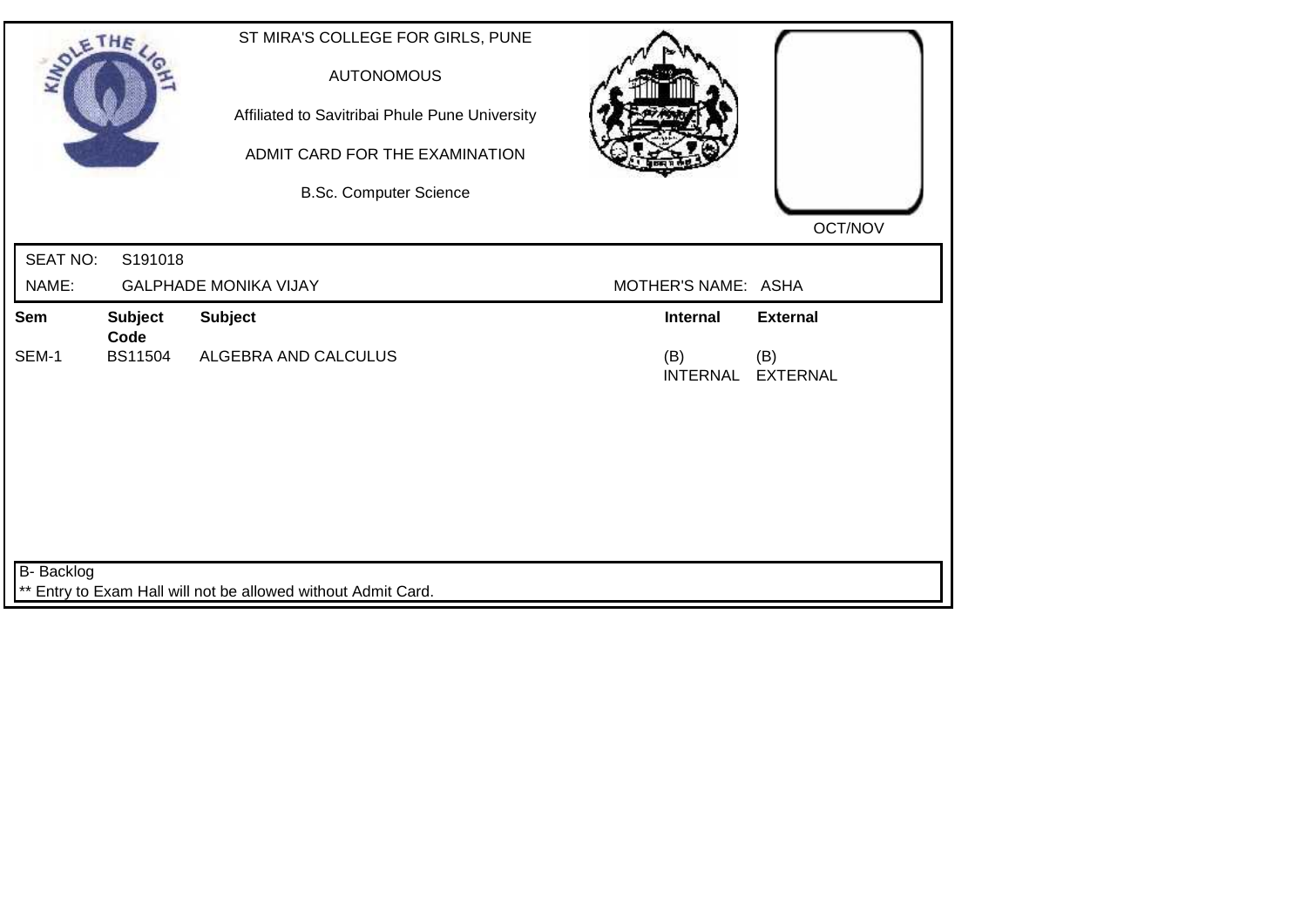| <b>SOLETHE</b>  |                | ST MIRA'S COLLEGE FOR GIRLS, PUNE<br><b>AUTONOMOUS</b><br>Affiliated to Savitribai Phule Pune University<br>ADMIT CARD FOR THE EXAMINATION<br><b>B.Sc. Computer Science</b> |                      | <b>JUNE</b>            |  |
|-----------------|----------------|-----------------------------------------------------------------------------------------------------------------------------------------------------------------------------|----------------------|------------------------|--|
| <b>SEAT NO:</b> | S191045        |                                                                                                                                                                             | GR NO: 38882         |                        |  |
| NAME:           |                | OVHAL PRATIKSHA NARAYAN                                                                                                                                                     | MOTHER'S NAME: MANDA |                        |  |
| Sem             | <b>Subject</b> | <b>Subject</b>                                                                                                                                                              | <b>Internal</b>      | <b>External</b>        |  |
| SEM-2           | Code           | BSP21513 ELECTRONICS PRACTICAL(INT(-/20)/ENDSEM(32/80))                                                                                                                     |                      | (B)<br><b>EXTERNAL</b> |  |
|                 |                |                                                                                                                                                                             |                      |                        |  |
|                 |                |                                                                                                                                                                             |                      |                        |  |
|                 |                |                                                                                                                                                                             |                      |                        |  |
|                 |                |                                                                                                                                                                             |                      |                        |  |
| B- Backlog      |                |                                                                                                                                                                             |                      |                        |  |
|                 |                | ** Entry to Exam Hall will not be allowed without Admit Card.                                                                                                               |                      |                        |  |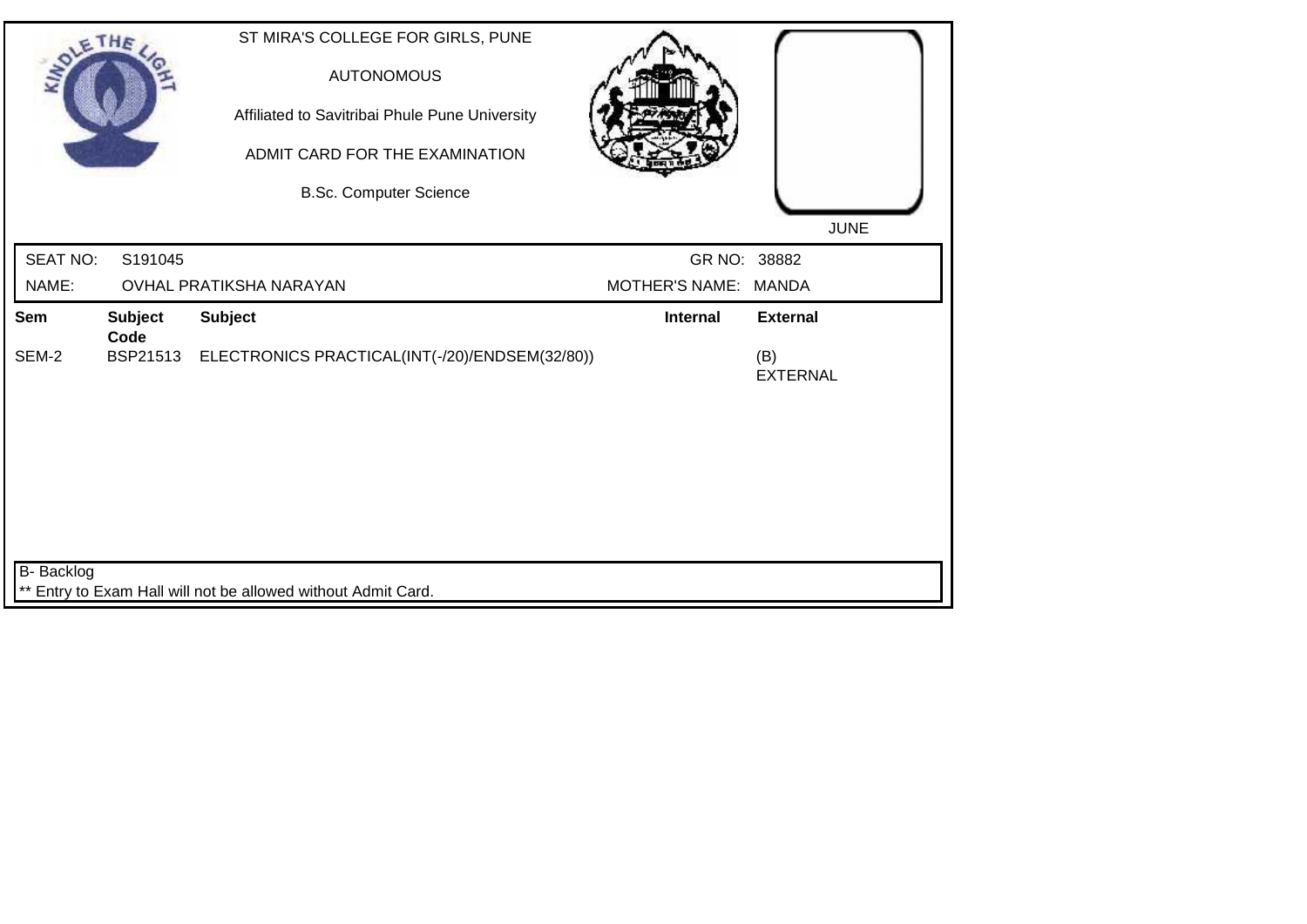| <b>SOLETHE</b>  |                        | ST MIRA'S COLLEGE FOR GIRLS, PUNE<br><b>AUTONOMOUS</b><br>Affiliated to Savitribai Phule Pune University<br>ADMIT CARD FOR THE EXAMINATION<br><b>B.Sc. Computer Science</b> |                        | <b>JUNE</b>            |  |
|-----------------|------------------------|-----------------------------------------------------------------------------------------------------------------------------------------------------------------------------|------------------------|------------------------|--|
| <b>SEAT NO:</b> | S191060                |                                                                                                                                                                             |                        | GR NO: 38902           |  |
| NAME:           |                        | SHINDE SAKSHI SACHIN                                                                                                                                                        | MOTHER'S NAME: PRAMILA |                        |  |
| Sem             | <b>Subject</b><br>Code | <b>Subject</b>                                                                                                                                                              | <b>Internal</b>        | <b>External</b>        |  |
| SEM-2           |                        | BSP21513 ELECTRONICS PRACTICAL(INT(-/20)/ENDSEM(32/80))                                                                                                                     |                        | (B)<br><b>EXTERNAL</b> |  |
|                 |                        |                                                                                                                                                                             |                        |                        |  |
|                 |                        |                                                                                                                                                                             |                        |                        |  |
|                 |                        |                                                                                                                                                                             |                        |                        |  |
|                 |                        |                                                                                                                                                                             |                        |                        |  |
| B- Backlog      |                        |                                                                                                                                                                             |                        |                        |  |
|                 |                        | ** Entry to Exam Hall will not be allowed without Admit Card.                                                                                                               |                        |                        |  |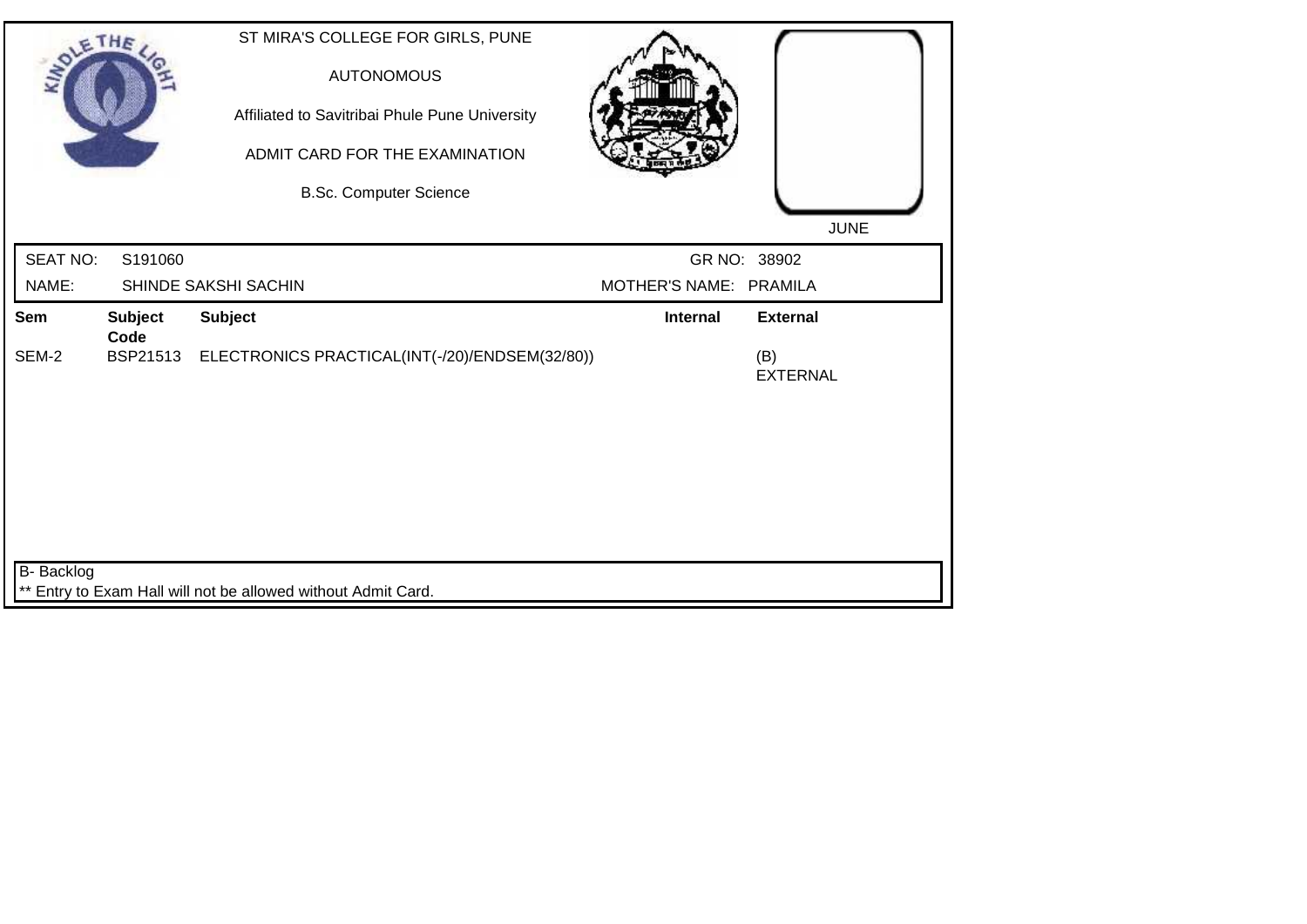|                 | <b>THE</b>             | ST MIRA'S COLLEGE FOR GIRLS, PUNE<br><b>AUTONOMOUS</b><br>Affiliated to Savitribai Phule Pune University<br>ADMIT CARD FOR THE EXAMINATION<br><b>B.Sc. Computer Science</b> |                     | <b>JUNE</b>            |
|-----------------|------------------------|-----------------------------------------------------------------------------------------------------------------------------------------------------------------------------|---------------------|------------------------|
| <b>SEAT NO:</b> | S191018                |                                                                                                                                                                             | GR NO: 39284        |                        |
| NAME:           |                        | <b>GALPHADE MONIKA VIJAY</b>                                                                                                                                                | MOTHER'S NAME: ASHA |                        |
| Sem             | <b>Subject</b><br>Code | <b>Subject</b>                                                                                                                                                              | <b>Internal</b>     | <b>External</b>        |
| SEM-2           | <b>BSP21509</b>        | <b>COMPUTER SCIENCE LAB COURSE -</b><br>I(INT(-/20)/ENDSEM(32/80))                                                                                                          |                     | (B)<br><b>EXTERNAL</b> |
| SEM-2           | BSP21510               | <b>COMPUTER SCIENCE LAB COURSE -</b><br>II(INT(-/20)/ENDSEM(32/80))                                                                                                         |                     | (B)<br><b>EXTERNAL</b> |
| SEM-2           | BSP21512               | STATISTICS PRACTICAL(INT(-/20)/ENDSEM(32/80))                                                                                                                               |                     | (B)<br><b>EXTERNAL</b> |
| SEM-2           |                        | BSP21513 ELECTRONICS PRACTICAL(INT(-/20)/ENDSEM(32/80))                                                                                                                     |                     | (B)<br><b>EXTERNAL</b> |
| B- Backlog      |                        | ** Entry to Exam Hall will not be allowed without Admit Card.                                                                                                               |                     |                        |